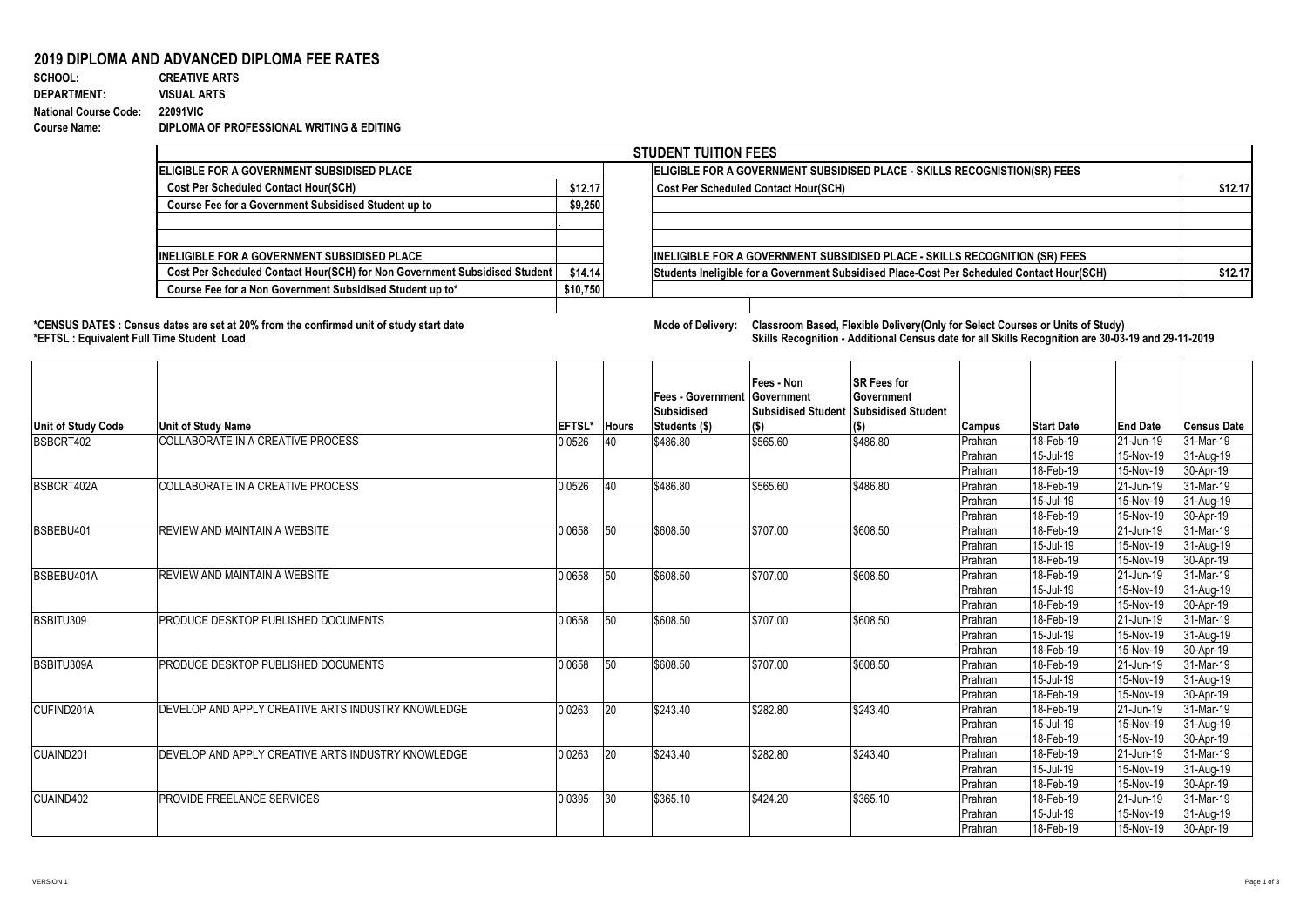| <b>Unit of Study Code</b> | Unit of Study Name                                      | <b>EFTSL*</b> | <b>Hours</b> | Fees - Government Government<br><b>Subsidised</b><br>Students (\$) | Fees - Non<br><b>Subsidised Student</b><br>$($ \$) | SR Fees for<br>Government<br><b>Subsidised Student</b><br>(\$) | Campus             | <b>Start Date</b>         | <b>End Date</b>        | <b>Census Date</b>     |
|---------------------------|---------------------------------------------------------|---------------|--------------|--------------------------------------------------------------------|----------------------------------------------------|----------------------------------------------------------------|--------------------|---------------------------|------------------------|------------------------|
| CUFIND401A                | PROVIDE SERVICES ON A FREELANCE BASIS                   | 0.0395        | 30           | \$365.10                                                           | \$424.20                                           | \$365.10                                                       | Prahran            | 18-Feb-19                 | 21-Jun-19              | 31-Mar-19              |
|                           |                                                         |               |              |                                                                    |                                                    |                                                                | Prahran            | 15-Jul-19                 | 15-Nov-19              | 31-Aug-19              |
|                           |                                                         |               |              |                                                                    |                                                    |                                                                | Prahran            | 18-Feb-19                 | 15-Nov-19              | 30-Apr-19              |
| CUAWRT402                 | <b>WRITE EXTENDED STORIES</b>                           | 0.0526        | 40           | \$486.80                                                           | \$565.60                                           | \$486.80                                                       | Prahran            | 18-Feb-19                 | 21-Jun-19              | 31-Mar-19              |
|                           |                                                         |               |              |                                                                    |                                                    |                                                                | Prahran            | 15-Jul-19                 | 15-Nov-19              | 31-Aug-19              |
|                           |                                                         |               |              |                                                                    |                                                    |                                                                | Prahran            | 18-Feb-19                 | 15-Nov-19              | 30-Apr-19              |
| CUFWRT402A                | <b>WRITE EXTENDED STORIES</b>                           | 0.0526        | 40           | \$486.80                                                           | \$565.60                                           | \$486.80                                                       | Prahran            | 18-Feb-19                 | 21-Jun-19              | 31-Mar-19              |
|                           |                                                         |               |              |                                                                    |                                                    |                                                                | Prahran            | $15$ -Jul-19<br>18-Feb-19 | 15-Nov-19<br>15-Nov-19 | 31-Aug-19<br>30-Apr-19 |
| VU20276                   | <b>WRITE NON-FICTION</b>                                | 0.0658        | 50           | \$608.50                                                           | \$707.00                                           | \$608.50                                                       | Prahran<br>Prahran | 18-Feb-19                 | 21-Jun-19              | 31-Mar-19              |
|                           |                                                         |               |              |                                                                    |                                                    |                                                                | Prahran            | 15-Jul-19                 | 15-Nov-19              | 31-Aug-19              |
|                           |                                                         |               |              |                                                                    |                                                    |                                                                | Prahran            | 18-Feb-19                 | 15-Nov-19              | 30-Apr-19              |
| VU20277                   | <b>REFINE WRITING SKILLS</b>                            | 0.1579        | 120          | \$1,460.40                                                         | \$1,696.80                                         | \$1,460.40                                                     | Prahran            | 18-Feb-19                 | 21-Jun-19              | 31-Mar-19              |
|                           |                                                         |               |              |                                                                    |                                                    |                                                                | Prahran            | 15-Jul-19                 | 15-Nov-19              | 31-Aug-19              |
|                           |                                                         |               |              |                                                                    |                                                    |                                                                | Prahran            | 18-Feb-19                 | 15-Nov-19              | 30-Apr-19              |
| VU20278                   | REFINE EDITING SKILLS                                   | 0.1579        | 120          | \$1,460.40                                                         | \$1,696.80                                         | \$1,460.40                                                     | Prahran            | 18-Feb-19                 | 21-Jun-19              | 31-Mar-19              |
|                           |                                                         |               |              |                                                                    |                                                    |                                                                | Prahran            | 15-Jul-19                 | 15-Nov-19              | 31-Aug-19              |
|                           |                                                         |               |              |                                                                    |                                                    |                                                                | Prahran            | 18-Feb-19                 | 15-Nov-19              | 30-Apr-19              |
| VU20280                   | DEVELOP A NOVEL TO A SECOND DRAFT                       | 0.0658        | 50           | \$608.50                                                           | \$707.00                                           | \$608.50                                                       | Prahran            | 18-Feb-19                 | 21-Jun-19              | 31-Mar-19              |
|                           |                                                         |               |              |                                                                    |                                                    |                                                                | Prahran            | 15-Jul-19                 | 15-Nov-19              | 31-Aug-19              |
|                           |                                                         |               |              |                                                                    |                                                    |                                                                | Prahran            | 18-Feb-19                 | 15-Nov-19              | 30-Apr-19              |
| CUARES403                 | RESEARCH HISTORY AND THEORY TO INFORM OWN ARTS PRACTICE | 0.0921        | 70           | \$851.90                                                           | \$989.80                                           | \$851.90                                                       | Prahran            | 18-Feb-19                 | 21-Jun-19              | 31-Mar-19              |
|                           |                                                         |               |              |                                                                    |                                                    |                                                                | Prahran            | 15-Jul-19                 | 15-Nov-19              | 31-Aug-19              |
|                           |                                                         |               |              |                                                                    |                                                    |                                                                | Prahran            | 18-Feb-19                 | 15-Nov-19              | 30-Apr-19              |
| CUVRES401A                | RESEARCH HISTORY AND THEORY TO INFORM OWN ARTS PRACTICE | 0.0921        | 70           | \$851.90                                                           | \$989.80                                           | \$851.90                                                       | Prahran            | 18-Feb-19                 | 21-Jun-19              | 31-Mar-19              |
|                           |                                                         |               |              |                                                                    |                                                    |                                                                | Prahran            | 15-Jul-19                 | 15-Nov-19              | 31-Aug-19              |
|                           |                                                         |               |              |                                                                    |                                                    |                                                                | Prahran            | 18-Feb-19                 | 15-Nov-19              | 30-Apr-19              |
| CUAPPR405                 | DEVELOP AND DISCUSS IDEAS FOR OWN CREATIVE WORK         | 0.0789        | 60           | \$730.20                                                           | \$848.40                                           | \$730.20                                                       | Prahran            | 18-Feb-19                 | 21-Jun-19              | 31-Mar-19              |
|                           |                                                         |               |              |                                                                    |                                                    |                                                                | Prahran            | 15-Jul-19                 | 15-Nov-19              | 31-Aug-19              |
|                           |                                                         |               |              |                                                                    |                                                    |                                                                | Prahran            | 18-Feb-19                 | 15-Nov-19              | 30-Apr-19              |
| CUVPRP405A                | DEVELOP AND DISCUSS IDEAS FOR OWN CREATIVE WORK         | 0.0789        | 60           | \$730.20                                                           | \$848.40                                           | \$730.20                                                       | Prahran            | 18-Feb-19                 | 21-Jun-19              | 31-Mar-19              |
|                           |                                                         |               |              |                                                                    |                                                    |                                                                | Prahran            | 15-Jul-19                 | 15-Nov-19              | 31-Aug-19              |
|                           |                                                         |               |              |                                                                    |                                                    |                                                                | Prahran            | 18-Feb-19                 | 15-Nov-19              | 30-Apr-19              |
| BSBPMG522                 | UNDERTAKE PROJECT WORK                                  | 0.0789        | 60           | \$730.20                                                           | \$848.40                                           | \$730.20                                                       | Prahran            | 18-Feb-19                 | 21-Jun-19              | 31-Mar-19              |
|                           |                                                         |               |              |                                                                    |                                                    |                                                                | Prahran            | 15-Jul-19                 | 15-Nov-19              | 31-Aug-19              |
|                           |                                                         |               |              |                                                                    |                                                    |                                                                | Prahran            | 18-Feb-19                 | 15-Nov-19              | 30-Apr-19              |
| BSBPMG501A                | <b>MANAGE PROJECTS</b>                                  | 0.0789        | 60           | \$730.20                                                           | \$848.40                                           | \$730.20                                                       | Prahran            | 18-Feb-19                 | 21-Jun-19              | 31-Mar-19              |
|                           |                                                         |               |              |                                                                    |                                                    |                                                                | Prahran            | 15-Jul-19                 | 15-Nov-19              | 31-Aug-19              |
|                           |                                                         |               |              |                                                                    |                                                    |                                                                | Prahran            | 18-Feb-19                 | 15-Nov-19              | 30-Apr-19              |
| CUAIND201                 | Develop and apply creative arts industry knowledge      | 0.0263        | 20           | \$243.40                                                           | \$282.80                                           | \$243.40                                                       | Prahran            | 18-Feb-19                 | 21-Jun-19              | 31-Mar-19              |
|                           |                                                         |               |              |                                                                    |                                                    |                                                                | Prahran            | 15-Jul-19                 | 15-Nov-19              | 31-Aug-19              |
|                           |                                                         |               |              |                                                                    |                                                    |                                                                | Prahran            | 18-Feb-19                 | 15-Nov-19              | 30-Apr-19              |
| CUAIND402                 | Provide freelance services                              | 0.0395        | 30           | \$365.10                                                           | \$424.20                                           | \$365.10                                                       | Prahran            | 18-Feb-19                 | 21-Jun-19              | 31-Mar-19              |
|                           |                                                         |               |              |                                                                    |                                                    |                                                                | Prahran            | 15-Jul-19                 | 15-Nov-19              | 31-Aug-19              |
|                           |                                                         |               |              |                                                                    |                                                    |                                                                | Prahran            | 18-Feb-19                 | 15-Nov-19              | 30-Apr-19              |
|                           |                                                         |               |              |                                                                    |                                                    |                                                                |                    |                           |                        |                        |